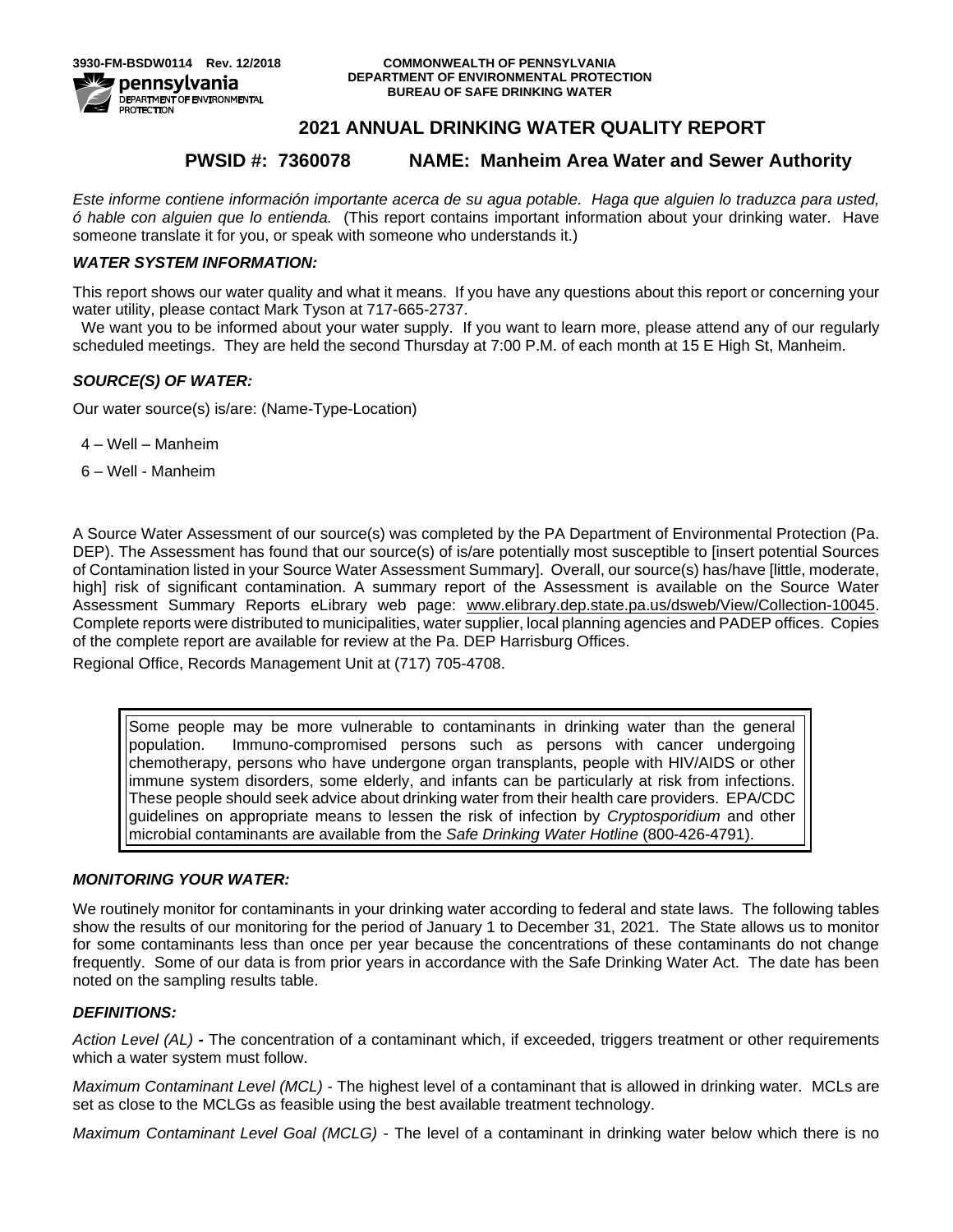known or expected risk to health. MCLGs allow for a margin of safety.

*Maximum Residual Disinfectant Level (MRDL)* - The highest level of a disinfectant allowed in drinking water. There is convincing evidence that addition of a disinfectant is necessary for control of microbial contaminants.

*Maximum Residual Disinfectant Level Goal (MRDLG)* - The level of a drinking water disinfectant below which there is no known or expected risk to health. MRDLGs do not reflect the benefits of the use of disinfectants to control microbial contaminants.

*Minimum Residual Disinfectant Level (MinRDL) -* The minimum level of residual disinfectant required at the entry point to the distribution system.

*Level 1 Assessment –* A Level 1 assessment is a study of the water system to identify potential problems and determine (if possible) why total coliform bacteria have been found in our water system.

*Level 2 Assessment –* A Level 2 assessment is a very detailed study of the water system to identify potential problems and determine (if possible) why an *E. coli* MCL violation has occurred and/or why total coliform bacteria have been found in our water system on multiple occasions.

*Treatment Technique (TT) -* A required process intended to reduce the level of a contaminant in drinking water.

| $Mrem/year = millirems per year (a measure of)$                   | $ppm$ = parts per million, or milligrams per liter |  |  |
|-------------------------------------------------------------------|----------------------------------------------------|--|--|
| radiation absorbed by the body)                                   | (mq/L)                                             |  |  |
| $pCi/L$ = picocuries per liter (a measure of                      | $ppq$ = parts per quadrillion, or picograms per    |  |  |
| radioactivity)                                                    | liter                                              |  |  |
| $ppb =$ parts per billion, or micrograms per liter<br>$(\mu g/L)$ | $ppt$ = parts per trillion, or nanograms per liter |  |  |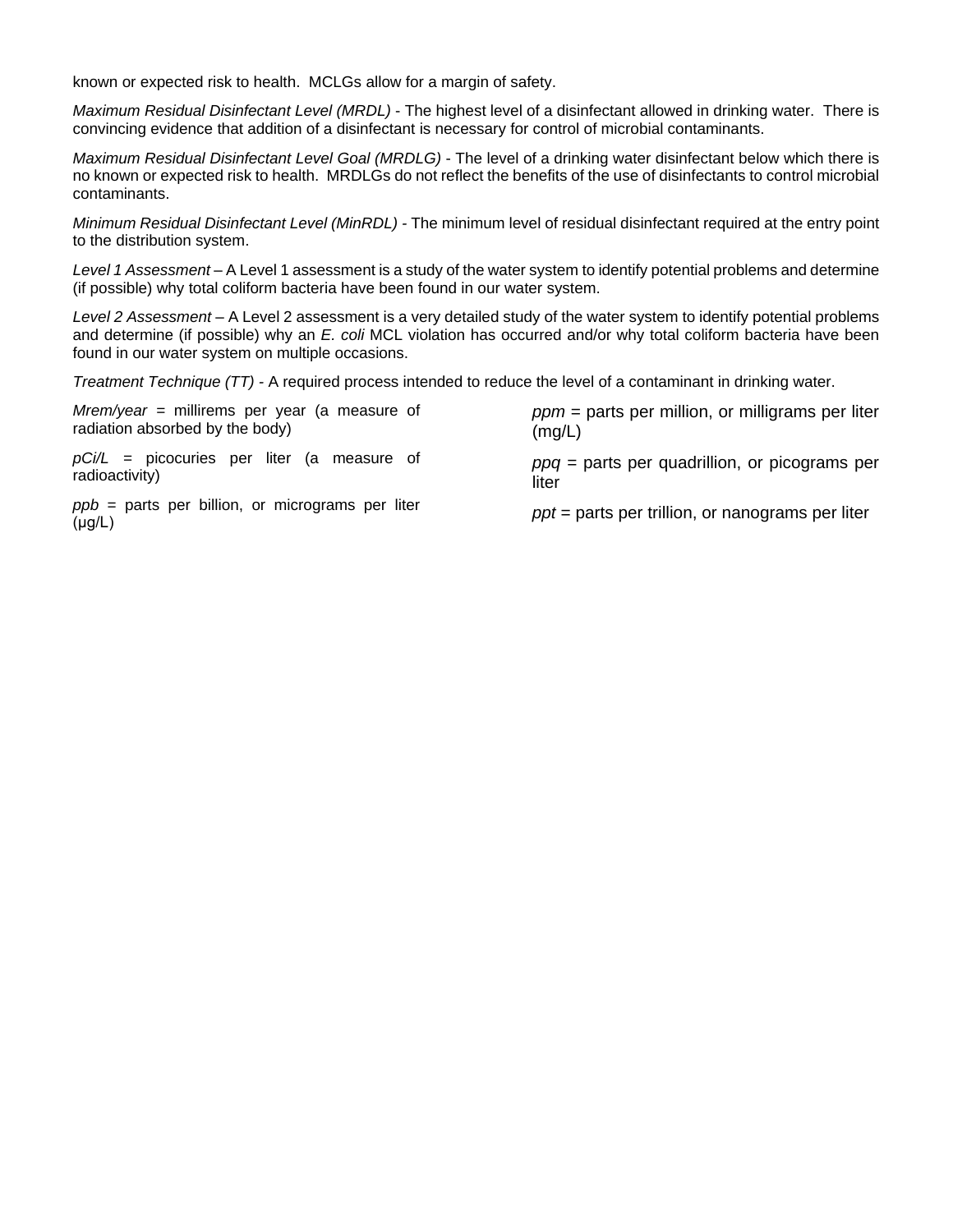$\overline{1}$ 

# *DETECTED SAMPLE RESULTS:*

| <b>Chemical Contaminants</b> |                                             |                |                          |                               |              |                              |                         |                                                                                                                |
|------------------------------|---------------------------------------------|----------------|--------------------------|-------------------------------|--------------|------------------------------|-------------------------|----------------------------------------------------------------------------------------------------------------|
| <b>Contaminant</b>           | <b>MCL in</b><br><b>CCR</b><br><b>Units</b> | <b>MCLG</b>    | Level<br><b>Detected</b> | Range of<br><b>Detections</b> | <b>Units</b> | <b>Sample</b><br><b>Date</b> | <b>Violation</b><br>Y/N | <b>Sources of</b><br><b>Contamination</b>                                                                      |
| Chlorine                     | 4                                           | $\overline{4}$ | 1.76                     | 1.24-1.76                     | ppm          | 2021                         | $\mathsf{N}$            | Water<br>additive<br>used to<br>control<br>microbes.                                                           |
| HAA5                         | 60                                          | 60             | 12.6                     | $1 - 12.6$                    | ppb          | 2021                         | $\mathsf{N}$            | of<br>By-product<br>drinking<br>water<br>disinfection.                                                         |
| Nitrate                      | 10                                          | 10             | 6.48                     | 6.06-6.48                     | ppm          | 2021                         | $\mathsf{N}$            | from<br>Runoff<br>fertilizer use.                                                                              |
| <b>TTHM</b>                  | 80                                          | 80             | 42.8                     | 3.23-42.8                     | ppb          | 2021                         | ${\sf N}$               | of<br>By-product<br>drinking<br>water<br>chlorination.                                                         |
| <b>PCE</b>                   | 70                                          | 70             | $.5\,$                   | $< 0.5 - < 0.5$               | ppb          | 2021                         | N                       | Discharge<br>from<br>textile-finishing<br>factories.                                                           |
| Cyanide                      | 200                                         | 200            | 50                       | 50                            | ppb          | 2021                         | N                       | from<br>Discharge<br>steel/metal<br>factories;<br>Discharge<br>from<br>plastic<br>and<br>fertilizer factories. |
| Fluoride                     | $\overline{2}$                              | $\overline{2}$ | < 0.50                   | < 0.50                        | ppm          | 2021                         | $\mathsf{N}$            | Erosion of natural<br>deposits;<br>from<br>Discharge<br>fertilizer<br>and<br>aluminum<br>factories.            |

| <b>Entry Point Disinfectant Residual</b> |                                |                 |                   |         |               |                  |                                             |
|------------------------------------------|--------------------------------|-----------------|-------------------|---------|---------------|------------------|---------------------------------------------|
|                                          | <b>Minimum</b><br>Disinfectant | Lowest<br>Level | Range of          |         | <b>Sample</b> | <b>Violation</b> | Sources of                                  |
| <b>Contaminant</b>                       | <b>Residual</b>                | <b>Detected</b> | <b>Detections</b> | Units I | <b>Date</b>   | Y/N              | Contamination                               |
| Chlorine                                 | $\cdot$ .2                     | 0.83            | $0.83 - 2.39$     | ppm     | 2021          | N                | Water additive used to<br>control microbes. |

| <b>Lead and Copper</b> |                             |             |                                      |              |                                              |                         |                                        |
|------------------------|-----------------------------|-------------|--------------------------------------|--------------|----------------------------------------------|-------------------------|----------------------------------------|
| <b>Contaminant</b>     | <b>Action</b><br>Level (AL) | <b>MCLG</b> | 90 <sup>th</sup> Percentile<br>Value | <b>Units</b> | # of Sites Above<br><b>AL of Total Sites</b> | <b>Violation</b><br>Y/N | Sources of<br><b>Contamination</b>     |
| Lead                   | 15                          | 0           | < 0.001                              | ppb          | 0/20                                         | N                       | Corrosion of<br>household<br>plumbing. |
| Copper                 | 1.3                         | 1.3         | 0.174                                | ppm          | 0/20                                         | N                       | Corrosion of<br>household<br>plumbing. |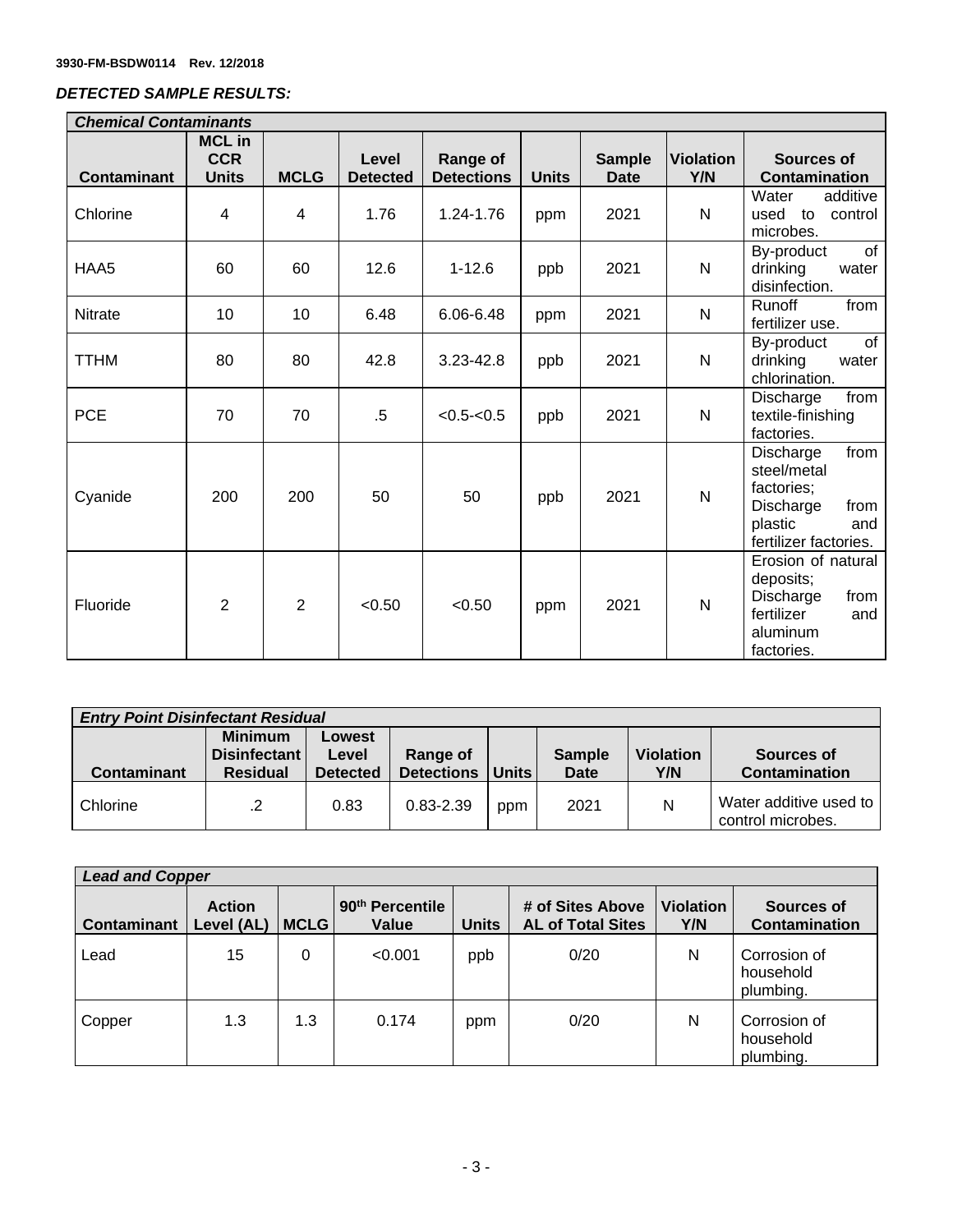| <u>MICrobial (related to Assessments/Corrective Actions regarding TC positive results)</u> |                                                                                                                                                                                          |             |                                                                                                                                        |                         |                                             |  |  |  |
|--------------------------------------------------------------------------------------------|------------------------------------------------------------------------------------------------------------------------------------------------------------------------------------------|-------------|----------------------------------------------------------------------------------------------------------------------------------------|-------------------------|---------------------------------------------|--|--|--|
| <b>Contaminants</b>                                                                        |                                                                                                                                                                                          | <b>MCLG</b> | Assessments/<br><b>Corrective Actions</b>                                                                                              | <b>Violation</b><br>Y/N | <b>Sources of</b><br><b>Contamination</b>   |  |  |  |
| <b>Total Coliform</b><br><b>Bacteria</b>                                                   | Any system that has<br>failed to complete all the<br>required assessments or<br>correct all identified<br>sanitary defects, is in<br>violation of the treatment<br>technique requirement | N/A         | See detailed<br>description under<br>"Detected<br><b>Contaminants Health</b><br>Effects Language<br>and Corrective<br>Actions" section | N                       | Naturally present<br>in the<br>environment. |  |  |  |

٦

# *Microbial (related to Assessments/Corrective Actions regarding TC positive results)*

| <b>Microbial (related to E. coli)</b> |                                                                                                                                                                                                                                                                                         |             |                                                                                                                                   |                         |                                     |
|---------------------------------------|-----------------------------------------------------------------------------------------------------------------------------------------------------------------------------------------------------------------------------------------------------------------------------------------|-------------|-----------------------------------------------------------------------------------------------------------------------------------|-------------------------|-------------------------------------|
| <b>Contaminants</b>                   | <b>MCL</b>                                                                                                                                                                                                                                                                              | <b>MCLG</b> | <b>Positive Sample(s)</b>                                                                                                         | <b>Violation</b><br>Y/N | Sources of<br><b>Contamination</b>  |
| E. coli                               | Routine and repeat<br>samples are total<br>coliform-positive and<br>either is E. coli-positive<br>or system fails to take<br>repeat samples<br>following E. coli-<br>positive routine sample<br>or system fails to<br>analyze total coliform-<br>positive repeat sample<br>for E. coli. | $\Omega$    | 0                                                                                                                                 | N                       | Human and<br>animal fecal<br>waste. |
| <b>Contaminants</b>                   | <b>TT</b>                                                                                                                                                                                                                                                                               | <b>MCLG</b> | Assessments/<br><b>Corrective Actions</b>                                                                                         | <b>Violation</b><br>Y/N | Sources of<br><b>Contamination</b>  |
| E. coli                               | Any system that has<br>failed to complete all<br>the required<br>assessments or correct<br>all identified sanitary<br>defects, is in violation<br>of the treatment<br>technique requirement                                                                                             | N/A         | See description<br>under "Detected<br><b>Contaminants Health</b><br><b>Effects Language</b><br>and Corrective<br>Actions" section | N                       | Human and<br>animal fecal<br>waste. |

| <b>Turbidity</b>   |                                                                 |             |                          |                              |                         |                                   |  |  |
|--------------------|-----------------------------------------------------------------|-------------|--------------------------|------------------------------|-------------------------|-----------------------------------|--|--|
| <b>Contaminant</b> | <b>MCL</b>                                                      | <b>MCLG</b> | Level<br><b>Detected</b> | <b>Sample</b><br><b>Date</b> | <b>Violation</b><br>Y/N | Source of<br><b>Contamination</b> |  |  |
| Turbidity          | $TT = 1 NTU$ for a single<br>measurement                        | 0           | 0.985                    | $9 - 3 - 21$                 | N                       | Soil runoff                       |  |  |
|                    | $TT = at least 95% of$<br>monthly samples $< 1.0$<br><b>NTU</b> |             | 95.1%                    | $12 - 21$                    | N                       |                                   |  |  |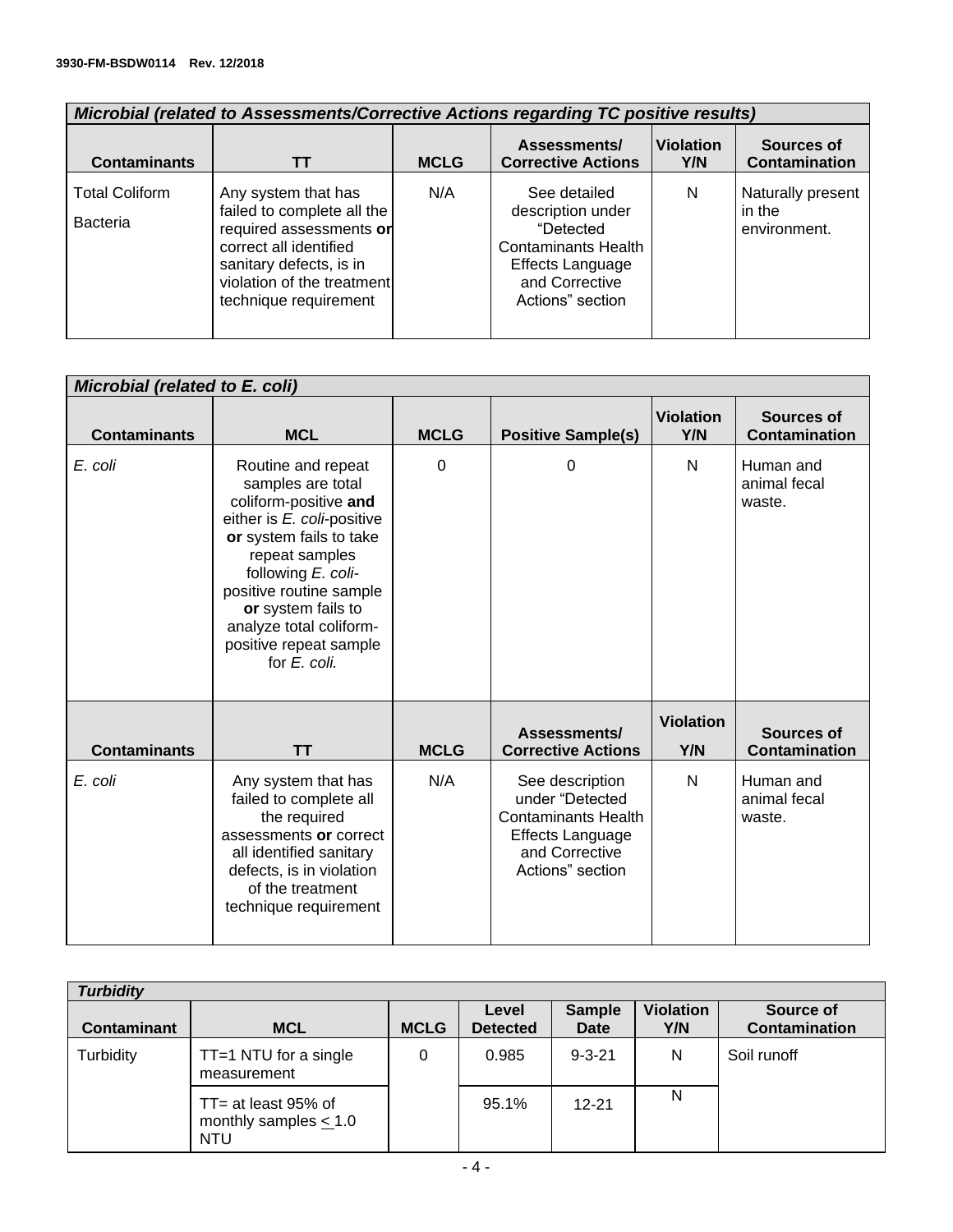# *DETECTED CONTAMINANTS HEALTH EFFECTS LANGUAGE AND CORRECTIVE ACTIONS:*

All detected contaminants were well within regulation and pose no health effects to the public.

## *OTHER VIOLATIONS:*

MAWSA is happy to report no violations in 2021.

# *EDUCATIONAL INFORMATION:*

The sources of drinking water (both tap water and bottled water) include rivers, lakes, streams, ponds, reservoirs, springs and wells. As water travels over the surface of the land or through the ground, it dissolves naturally-occurring minerals and, in some cases, radioactive material, and can pick up substances resulting from the presence of animals or from human activity. Contaminants that may be present in source water include:

Microbial contaminants, such as viruses and bacteria, which may come from sewage treatment plants, septic systems, agricultural livestock operations, and wildlife.

- Inorganic contaminants, such as salts and metals, which can be naturally-occurring or result from urban stormwater run-off, industrial or domestic wastewater discharges, oil and gas production, mining, or farming.
- Pesticides and herbicides, which may come from a variety of sources such as agriculture, urban stormwater runoff, and residential uses.
- Organic chemical contaminants, including synthetic and volatile organic chemicals, which are by-products of industrial processes and petroleum production, and can also come from gas stations, urban stormwater runoff, and septic systems.
- Radioactive contaminants, which can be naturally-occurring or be the result of oil and gas production and mining activities.

In order to ensure that tap water is safe to drink, EPA and DEP prescribes regulations which limit the amount of certain contaminants in water provided by public water systems. FDA and DEP regulations establish limits for contaminants in bottled water which must provide the same protection for public health.

Drinking water, including bottled water, may reasonably be expected to contain at least small amounts of some contaminants. The presence of contaminants does not necessarily indicate that water poses a health risk. More information about contaminants and potential health effects can be obtained by calling the Environmental Protection Agency's *Safe Drinking Water Hotline* (800-426-4791).

### *Information about Lead*

If present, elevated levels of lead can cause serious health problems, especially for pregnant women and young children. Lead in drinking water is primarily from materials and components associated with service lines and home plumbing. The Manheim Area Water and Sewer Authority is responsible for providing high quality drinking water, but cannot control the variety of materials used in plumbing components. When your water has been sitting for several hours, you can minimize the potential for lead exposure by flushing your tap for 30 seconds to 2 minutes before using water for drinking or cooking. If you are concerned about lead in your water, you may wish to have your water tested. Information on lead in drinking water, testing methods, and steps you can take to minimize exposure is available from the *Safe Drinking Water Hotline* or at *[http://www.epa.gov/safewater/lead.](http://www.epa.gov/safewater/lead)*

## **SPECIAL EDUCATIONAL STATEMENT FOR NITRATE:**

Nitrate in drinking water at levels above 10 ppm is a health risk for infants less than six months of age. High nitrate levels in drinking water can cause blue baby syndrome. Nitrate levels may rise quickly for short periods of time because of rainfall or agricultural activity. If you are caring for an infant, ask advice from your health care provider. The highest concentration for nitrate during 2020 was 6.48 ppm (the MCL is 10 ppm).